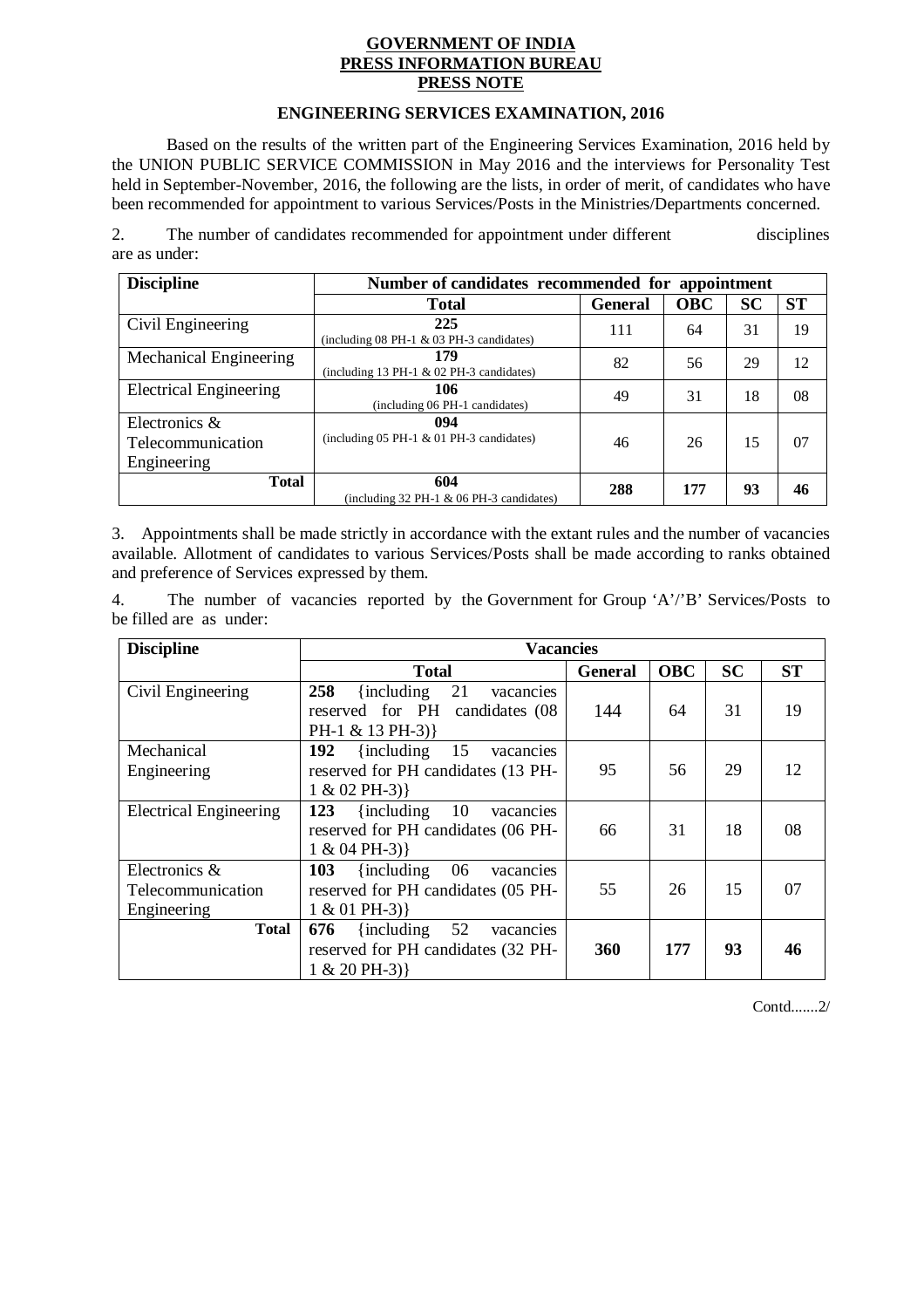5. The candidature of 64 recommended candidates with following Roll Nos. is provisional:

# **CIVIL ENGINEERING (21 nos.)**

| 0001494 | 0002868 | 0004716 | 0007228 | 0007687 | 0009667 | 0015367 |
|---------|---------|---------|---------|---------|---------|---------|
| 0016900 | 0026778 | 0027153 | 0028535 | 0028819 | 0035390 | 0057649 |
| 0065638 | 0069198 | 0079990 | 0081858 | 0113273 | 0156193 | 0181625 |

### **MECHANICAL ENGINEERING (18 nos.)**

| 0007203 | 0007677 | 0008747 | 0009003 | 0013727 | 0017969 |
|---------|---------|---------|---------|---------|---------|
| 0018553 | 0019120 | 0033354 | 0074586 | 0078309 | 0098420 |
| 0102031 | 0106961 | 0118894 | 0133580 | 0181649 | 0238413 |

# **ELECTRICAL ENGINEERING (17 nos.)**

| 0007246 | 0007318 | 0013836 | 0041201 | 0054662 | 0072849 |
|---------|---------|---------|---------|---------|---------|
| 0075970 | 0076147 | 0077411 | 0081193 | 0086716 | 0087528 |
| 0090422 | 0095139 | 0103505 | 0113024 | 0148201 |         |

### **ELECTRONICS & TELECOMMUNICATION ENGINEERING (08 nos.)**

| 0003052 | 0010339 | 0015066 | 0059062 | 0123396 |
|---------|---------|---------|---------|---------|
| 0133060 | 0148246 | 0153702 |         |         |

6. In accordance with Rule 13 (iv)  $\&$  (v) of the Engineering Services Examination Rules 2016, the Commission is maintaining a consolidated Reserve List of candidates for each discipline as under:

| <b>Discipline</b>               |                | <b>Number of candidates kept in Reserve List</b> |           |           |              |
|---------------------------------|----------------|--------------------------------------------------|-----------|-----------|--------------|
|                                 | <b>General</b> | <b>OBC</b>                                       | <b>SC</b> | <b>ST</b> | <b>Total</b> |
| Civil Engineering               | 23             | 20                                               | $_{01}$   | 02        | 46           |
| Mechanical Engineering          | 13             | 12.                                              | 01        |           | 26           |
| <b>Electrical Engineering</b>   | 13             |                                                  | 02        |           | 26           |
| Electronics & Telecommunication | 09             | 08                                               | 01        |           | 18           |
| Engineering                     |                |                                                  |           |           |              |
| <b>Total</b>                    | 58             |                                                  | 05        | 02        |              |

7. Union Public Service Commission has a 'Facilitation Counter' near Examination Hall Building in its Campus. Candidates may obtain any information/clarification regarding their Examination/recruitments on working days between 10:00 A.M. and 05:00 P.M. in person or over Telephone Nos. 011-23385271 and 011-23381125 from this Counter. The result will also be available on the UPSC Website i.e. www.upsc.gov.in. The mark sheet shall be made available on the website within fifteen days from the date of declaration of result.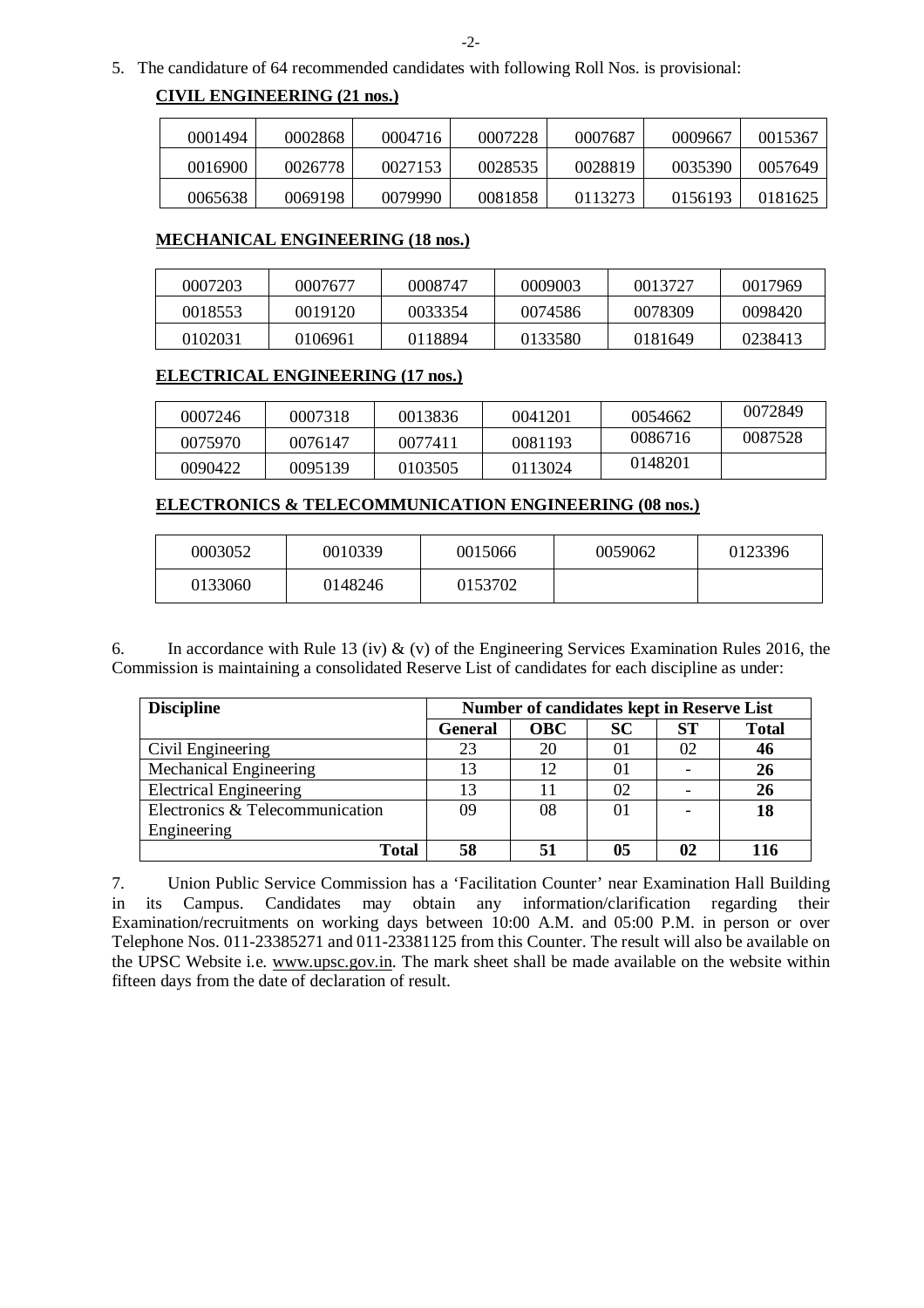### ENGINEERING SERVICES EXAMINATION, 2016 - 3 -

| S.NO.          | <b>ROLL NO</b>             | <b>NAME</b>                  |
|----------------|----------------------------|------------------------------|
|                | SERVICE: CIVIL ENGINEERING |                              |
| $\mathbf{1}$   | 0001171                    | <b>JATIN KUMAR</b>           |
| $\overline{c}$ | 0069729                    | <b>BIVEK JOISHI</b>          |
| 3              | 0012220                    | <b>RACHIT JAIN</b>           |
| 4              | 0000487                    | ADARSH RISHI SRIVASTAV       |
| 5              | 0117355                    | <b>MAHIPAL SINGH</b>         |
| 6              | 0111381                    | <b>NITISH GARG</b>           |
| 7              | 0109124                    | <b>SHIVAM DWIVEDI</b>        |
| 8              | 0111905                    | <b>AMRIT ANAND</b>           |
| 9              | 0081503                    | <b>AVDHESH MEENA</b>         |
| 10             | 0173600                    | HIMANSHU TIWARI              |
| 11             | 0010135                    | PRAKHAR TRIPATHI             |
| 12             | 0007423                    | NITIN KUMAR AGARWAL          |
| 13             | 0014331                    | SINHA SANDEEP SARBESHKUMAR   |
| 14             | 0023169                    | <b>MITARPAL TANWAR</b>       |
| 15             | 0002181                    | <b>ASHISH GUPTA</b>          |
|                |                            | SIDDHARTH MAHAJAN            |
| 16             | 0156746                    | DEVKISHAN KUMHAR             |
| 17             | 0002118                    |                              |
| 18             | 0206577                    | NAVEEN KUMAR CHHIKARA        |
| 19             | 0085643                    | YESVENDER SINGH              |
| 20             | 0256967                    | EDULA SUDARSHAN REDDY        |
| 21             | 0258133                    | <b>BRAHMANAND</b>            |
| 22             | 0199506                    | <b>BHARAT BHUSHAN DIXIT</b>  |
| 23             | 0143535                    | PARVATHREDDY DEEPTHI         |
| 24             | 0001771                    | <b>HISAM UDDIN</b>           |
| 25             | 0039638                    | <b>ANKIT GUPTA</b>           |
| 26             | 0006277                    | PRASHANT TRIPATHI            |
| 27             | 0002868                    | <b>VIPUL ULHAS DEBADWAR</b>  |
| 28             | 0076123                    | SHUBHANSHU JAIN              |
| 29             | 0008345                    | MANISH KUMAR SHARMA          |
| 30             | 0144500                    | <b>KRISHNENDU PRITAM DEB</b> |
| 31             | 0004464                    | <b>ABHISHEK MITTAL</b>       |
| 32             | 0109516                    | <b>NAMAN CHHAJERH</b>        |
| 33             | 0028451                    | <b>SPARSH BHARDWAJ</b>       |
| 34             | 0118234                    | <b>RAHUL</b>                 |
| 35             | 0034422                    | <b>RAVI MITTAL</b>           |
| 36             | 0002566                    | <b>MAHENDRA SINGH RAWAT</b>  |
| 37             | 0007050                    | <b>CHANDAN SINGH</b>         |
| 38             | 0158739                    | K M N V S RAVI TEJA          |
| 39             | 0027153                    | <b>MAHAMMAD UBAID</b>        |
| 40             | 0007534                    | JETTY KRANTHI KUMAR REDDY    |
| 41             | 0143724                    | <b>ASHUTOSH KUMAR GAUR</b>   |
| 42             | 0174528                    | <b>ISHAN SRIVASTAVA</b>      |
| 43             | 0015004                    | <b>SHWET KUMAR</b>           |
| 44             | 0008813                    | <b>GAURAV SINGLA</b>         |
| 45             | 0000392                    | <b>RAJ KUMAR</b>             |
| 46             | 0021286                    | <b>VAIBHAV PODDAR</b>        |
| 47             | 0025047                    | AJIT KUMAR PALSANIA          |
| 48             | 0023235                    | <b>VIKRAM MITTU</b>          |
| 49             | 0080630                    | <b>CHHAYA RAJPUT</b>         |
| 50             | 0209842                    | <b>ANKIT KUMAR</b>           |
|                | SERVICE: CIVIL ENGINEERING |                              |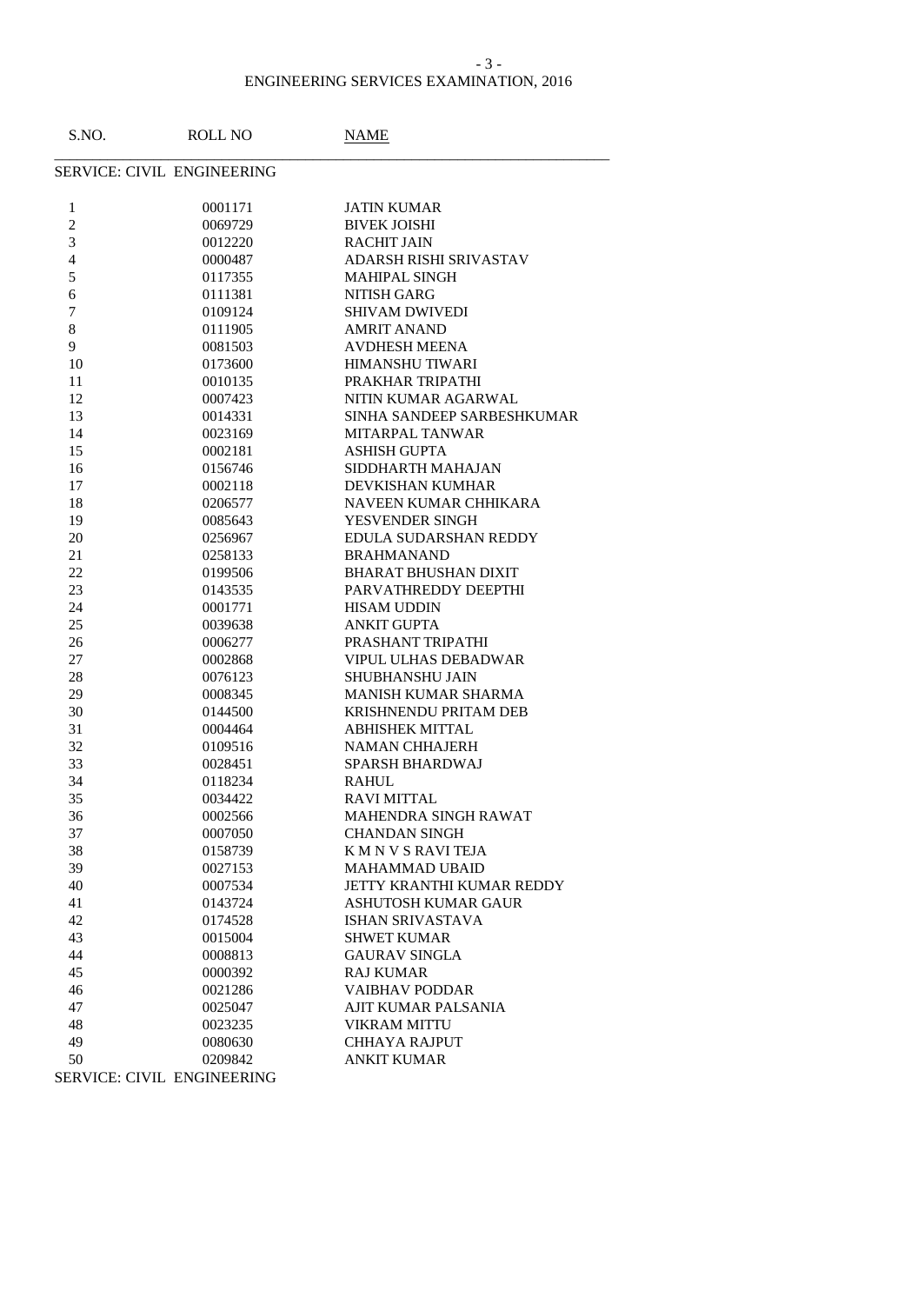### - 4 -

| S.NO. | <b>ROLL NO</b>                    | NAME                       |
|-------|-----------------------------------|----------------------------|
| 51    | 0004183                           | <b>HARSHIT CHOUHAN</b>     |
| 52    | 0079990                           | <b>VIKAS KUMAR SEHRA</b>   |
| 53    | 0021076                           | <b>AYUSH TIWARI</b>        |
| 54    | 0080799                           | MITTA HARSHAVARDHAN REDDY  |
| 55    | 0015789                           | <b>SAGAR MAHESHWARI</b>    |
| 56    | 0127682                           | <b>ASHISH PANWAR</b>       |
| 57    | 0005447                           | PIYUSH KUMAR SRIVASTAV     |
| 58    | 0066022                           | <b>ABHISHEK KUMAR</b>      |
| 59    | 0004195                           | <b>AKHILESH</b>            |
| 60    | 0119904                           | <b>SUNNY BOTHRA</b>        |
| 61    | 0113273                           | <b>ABHIPRERNA AWANA</b>    |
| 62    | 0112215                           | <b>MAYANK AGRAWAL</b>      |
| 63    | 0004388                           | <b>THATI SONY</b>          |
| 64    | 0027101                           | <b>SAHIL RATUSARIA</b>     |
| 65    | 0030866                           | SUSHIL KUMAR SINGH         |
| 66    | 0024414                           | <b>ANANT YADAV</b>         |
| 67    | 0156967                           | <b>P JAMSHEER</b>          |
| 68    | 0152896                           | <b>AVINASH SAHANI</b>      |
| 69    | 0022430                           | PAYAL GOYAL                |
|       | 0067776                           |                            |
| 70    | 0130232                           | <b>PRANAV</b>              |
| 71    |                                   | <b>DEEPAK NEGI</b>         |
| 72    | 0087625                           | KULDEEP SINGH              |
| 73    | 0006363                           | <b>BUDHA RAM</b>           |
| 74    | 0124352                           | <b>NAVEEN YADAV</b>        |
| 75    | 0001608                           | <b>VIVEK RANJAN PANDEY</b> |
| 76    | 0036999                           | <b>ANKUR GOYAL</b>         |
| 77    | 0007887                           | <b>VIPUL KUMAR</b>         |
| 78    | 0054447                           | <b>AMIT GUPTA</b>          |
| 79    | 0018330                           | <b>GAURAV TIWARI</b>       |
| 80    | 0002606                           | DHAWAL SRIVASTAVA          |
| 81    | 0079504                           | NITIN MANGWAL              |
| 82    | 0006607                           | <b>ASHUTOSH PANDEY</b>     |
| 83    | 0100524                           | SUBHRANSHU DWIBEDI         |
| 84    | 0019774                           | <b>ANSHUL GARG</b>         |
| 85    | 0001823                           | <b>SUNDARAM CHAUBE</b>     |
| 86    | 0081988                           | <b>VIVEK GARG</b>          |
| 87    | 0080140                           | <b>SHYAMAL KUMAR</b>       |
| 88    | 0063259                           | <b>RAJAT KOTHARI</b>       |
| 89    | 0140323                           | RANABOTHU AMARENDAR REDDY  |
| 90    | 0115684                           | <b>ANKIT GOYAL</b>         |
| 91    | 0083822                           | <b>ANSHUL AGARWAL</b>      |
| 92    | 0116643                           | ARUN KUMAR DUBEY           |
| 93    | 0019071                           | AJAY KUMAR CHAUDHARY       |
| 94    | 0117193                           | ABHAY KUMAR                |
| 95    | 0037854                           | MADHURIMA BHATTACHARYA     |
| 96    | 0062002                           | <b>VIKAS BIJARNIYA</b>     |
| 97    | 0005990                           | <b>DIGVIJAY CHAUHAN</b>    |
| 98    | 0015367                           | <b>KRISHNA</b>             |
| 99    | 0057446                           | <b>ABHISHEK</b>            |
| 100   | 0012052                           | AMIT SAGAR                 |
|       | <b>SERVICE: CIVIL ENGINEERING</b> |                            |
|       |                                   |                            |
| 101   | 0080436                           | RISHABH MEHTA              |
|       |                                   |                            |

| - - - | .       | .                |
|-------|---------|------------------|
| 102   | 0021513 | TARU SHIKHA JAIN |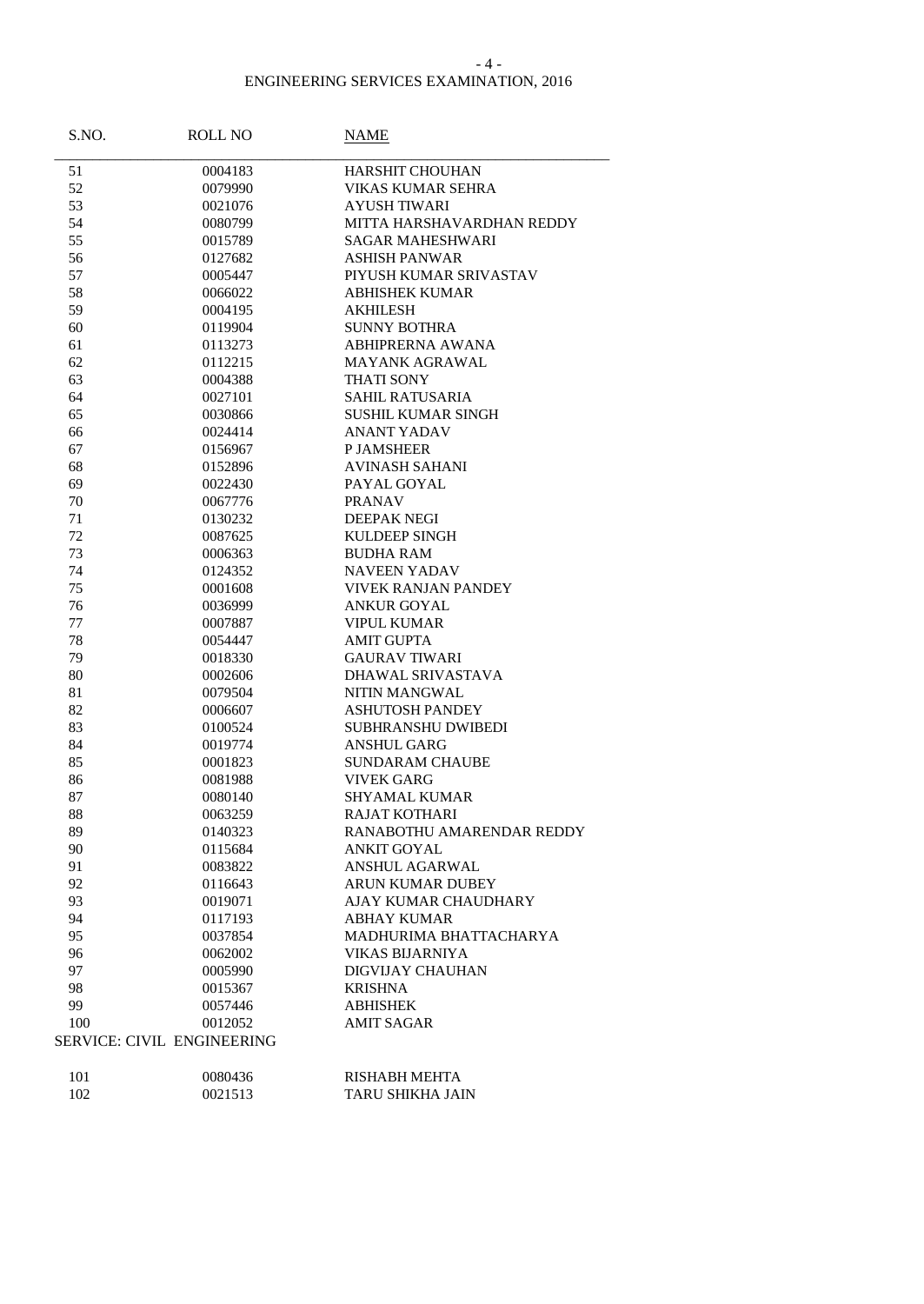#### - 5 -

| S.NO.      | ROLL NO                           | <b>NAME</b>                              |
|------------|-----------------------------------|------------------------------------------|
| 103        | 0001612                           | <b>SAURABH PANDEY</b>                    |
| 104        | 0022034                           | PUNEET KHANNA                            |
| 105        | 0038903                           | <b>CHITRANSHU</b>                        |
| 106        | 0117725                           | <b>NITESH</b>                            |
| 107        | 0001869                           | VIVEK KUMAR SINGH                        |
| 108        | 0030277                           | PRIYANK GUPTA                            |
| 109        | 0009582                           | <b>MANOJ KUMAR MISHRA</b>                |
| 110        | 0010124                           | <b>SHIVAM PRATAP SINGH</b>               |
| 111        | 0200033                           | <b>SOUVIK MAITY</b>                      |
| 112        | 0004402                           | <b>MILIN MITTAL</b>                      |
| 113        | 0002738                           | <b>ANKIT</b>                             |
| 114        | 0117164                           | <b>AMAN KUMAR</b>                        |
| 115        | 0035855                           | <b>KUNWAR CHRAYA</b>                     |
| 116        | 0002139                           | SIDDHARTH SONI                           |
| 117        | 0158750                           | <b>HANSRAJ</b>                           |
| 118        | 0066336                           | <b>VIKAS SINGH</b>                       |
| 119        | 0006887                           | <b>AJAY SHARMA</b>                       |
| 120        | 0153974                           | <b>ASHISH PANDEY</b>                     |
| 121        | 0004468                           | <b>DANISH KHAN</b>                       |
| 122        | 0002873                           | OM NATH BIHARI                           |
| 123        | 0255818                           | <b>AALOK</b>                             |
| 124        | 0041984                           | <b>ABHISHEK GUPTA</b>                    |
| 125        | 0168137                           | <b>GOPAL PATRALEKH</b>                   |
| 126        | 0017693                           | <b>AKASH ROUT</b>                        |
| 127        | 0097557                           | PUSHPENDER SINGH                         |
| 128        | 0024714                           | <b>SURENDRA GODARA</b>                   |
| 129        | 0016900                           | <b>SANDEEP PATIDAR</b>                   |
| 130        | 0006264                           | <b>RANVIJAY AZAD</b>                     |
| 131        | 0220205                           | PRAKHAR GUPTA                            |
| 132        | 0000933                           | <b>GYANPRAKASH SONI</b>                  |
| 133        | 0143981                           | <b>RAVI VERMA</b>                        |
| 134        | 0040660                           | VIVEK ANAND SHARMA                       |
| 135        | 0007501                           | <b>JAYASHREE SAHOO</b>                   |
| 136        | 0010532                           | <b>MOHIT KUMAR</b>                       |
| 137<br>138 | 0001123                           | NIRAJ KUMAR YADAV<br>MOHNISH KUMAR SINHA |
| 139        | 0076499<br>0086970                | MANISH KUMAR CHAUHAN                     |
| 140        | 0001132                           | <b>KAVITA DHIMAN</b>                     |
| 141        | 0233606                           | PRAKASH KUMAR SINGH                      |
| 142        | 0002924                           | <b>ABHISHEK KUMAR YADAV</b>              |
| 143        | 0004716                           | VIJAY ANAND VERMA                        |
| 144        | 0007205                           | KAMAL KUMAR SAINI                        |
| 145        | 0081858                           | <b>DIVIJ SAHANI</b>                      |
| 146        | 0174973                           | PRATYUSH KATIYAR                         |
| 147        | 0053568                           | MANISHA KUMARI MEENA                     |
| 148        | 0111041                           | OM PRAKASH MEENA                         |
| 149        | 0043869                           | <b>RAVISHEK</b>                          |
| 150        | 0141061                           | SATYAPAL SANNU                           |
|            | <b>SERVICE: CIVIL ENGINEERING</b> |                                          |
| 151        | 0010886                           | <b>AHTESHAMUL HAQ</b>                    |
| 152        | 0196171                           | <b>VIKAS POONIA</b>                      |
| 153        | 0023754                           | SURAJ PRATAP SINGH                       |
| 154        | 0033459                           | <b>ALOK KUMAR VERMA</b>                  |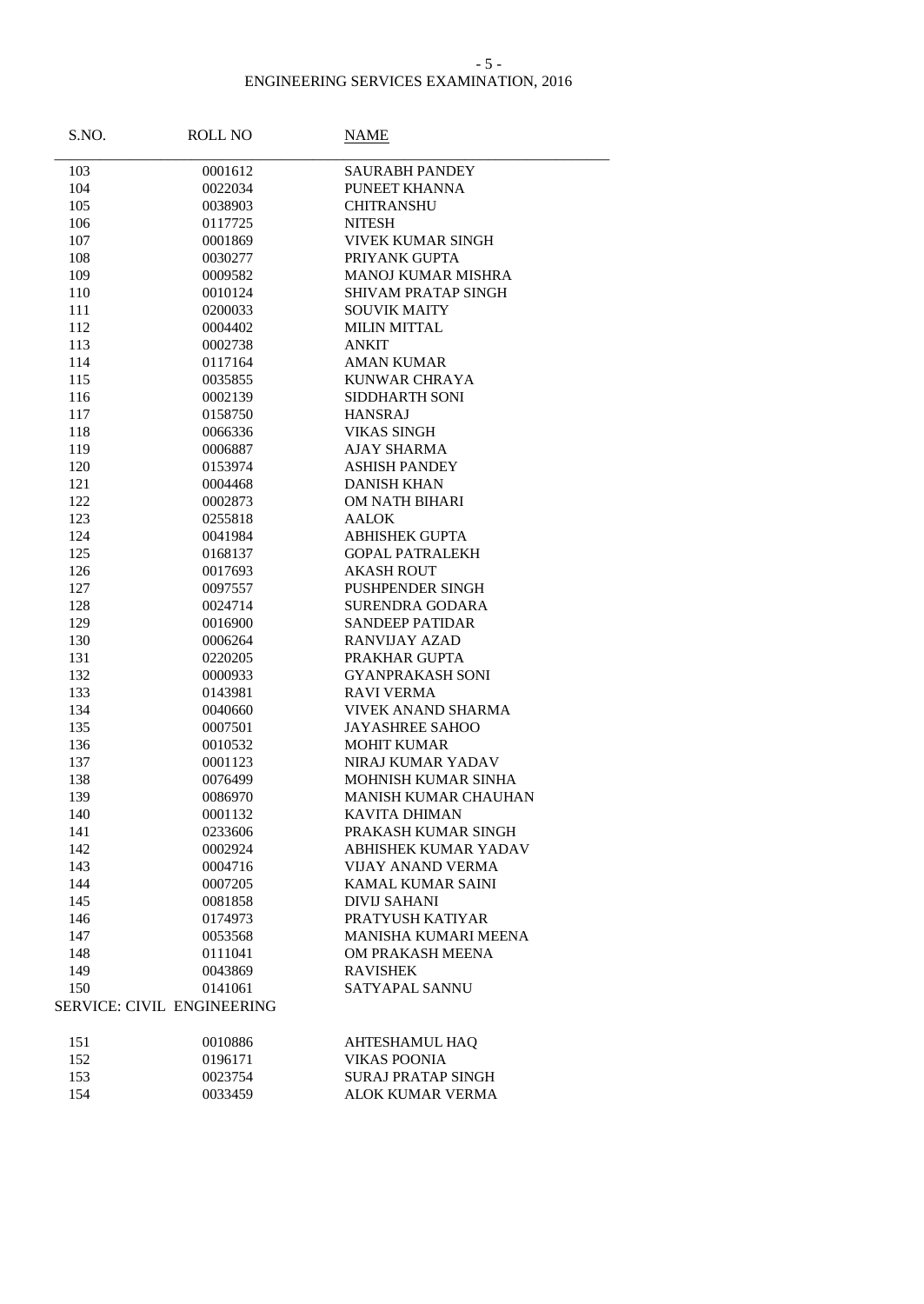### - 6 -

| S.NO. | ROLL NO                           | <b>NAME</b>                 |
|-------|-----------------------------------|-----------------------------|
| 155   | 0080104                           | PRAVEEN KUMAR V             |
| 156   | 0001443                           | <b>ANUJ YADAV</b>           |
| 157   | 0001778                           | ANURAG MAURYA               |
| 158   | 0142584                           | <b>SUGUMAR R</b>            |
| 159   | 0026778                           | RUKMANGADAN D               |
| 160   | 0171671                           | MAHENDRA MUNDEL             |
| 161   | 0105882                           | <b>JAY KARAN YADAV</b>      |
| 162   | 0000492                           | NITIN KUMAR SINGH           |
| 163   | 0108644                           | <b>RAJEEV NAYANAM</b>       |
| 164   | 0056387                           | UMBARKAR KUNAL RAMKRISHNA   |
| 165   | 0113164                           | PRASANT KUMAR               |
| 166   | 0123394                           | PUKHA RAM                   |
| 167   | 0047429                           | <b>AVANISH KUMAR</b>        |
| 168   | 0080756                           | MAHENDRA SINGH JATAV        |
| 169   | 0130361                           | <b>ABHISHEK</b>             |
| 170   | 0225846                           | A THENAMUDHAN               |
| 171   | 0180084                           | <b>BUDDI PRAKASH MEENA</b>  |
| 172   | 0032716                           | <b>AMIR SOHEL</b>           |
| 173   | 0021403                           | <b>DHEERESH KUMAR</b>       |
| 174   | 0142602                           | <b>VINITA</b>               |
| 175   | 0001494                           | <b>SAURAV SHIVHARE</b>      |
| 176   | 0104796                           | ROMIT RANJAN GUPTA          |
| 177   | 0087013                           | <b>VINITENDRA SINGH</b>     |
| 178   | 0161854                           | <b>C SREENIVASULU</b>       |
| 179   | 0013145                           | <b>LALIT KUMAR</b>          |
| 180   | 0069198                           | <b>NAVALPREET KAUR</b>      |
| 181   | 0057649                           | <b>ABHISHEK BANJARA</b>     |
| 182   | 0156193                           | SHIV KUMAR MEENA            |
| 183   | 0035390                           | SANTOSH KUMAR MEENA         |
| 184   | 0000015                           | <b>ABHISHEK KUMAR</b>       |
| 185   | 0014371                           | <b>MANORATH SINGH</b>       |
| 186   | 0013645                           | ROOBIN PUNJNATHIA           |
| 187   | 0000074                           | <b>RAHUL JAJORIA</b>        |
| 188   | 0033107                           | <b>BHARTI MEENA</b>         |
| 189   | 0010961                           | <b>JITENDRA KUMAR MEENA</b> |
| 190   | 0009667                           | SAURAV DEO                  |
| 191   | 0020470                           | <b>SHIVAM SINGH</b>         |
| 192   | 0040143                           | <b>SHASHANK BURMAN</b>      |
| 193   | 0000114                           | PRADEEP KUMAR MEENA         |
| 194   | 0020051                           | NITESH KUMAR SINGH          |
| 195   | 0042468                           | <b>GHANSHYAM MEENA</b>      |
| 196   | 0116807                           | <b>GAURAV VERMA</b>         |
| 197   | 0000343                           | <b>VIJAY SINGH MEENA</b>    |
| 198   | 0174346                           | PRAVEEN KUMAR MEENA         |
| 199   | 0136437                           | <b>AMIT KUMAR MEENA</b>     |
| 200   | 0017361                           | <b>BRUENDRA GAUTAM</b>      |
|       | <b>SERVICE: CIVIL ENGINEERING</b> |                             |
| 201   | 0012780                           | RAM CHANDRA MEENA           |
| 202   | 0007687                           | ASHISH KUMAR RANJAN         |
| 203   | 0004355                           | <b>ACHAL KUMAR</b>          |
| 204   | 0086535                           | <b>AMIT KUMAR</b>           |
| 205   | 0057877                           | MOHIT VIKRAM SINGH          |
| 206   | 0126769                           | <b>VIVEK TANENIA</b>        |
|       |                                   |                             |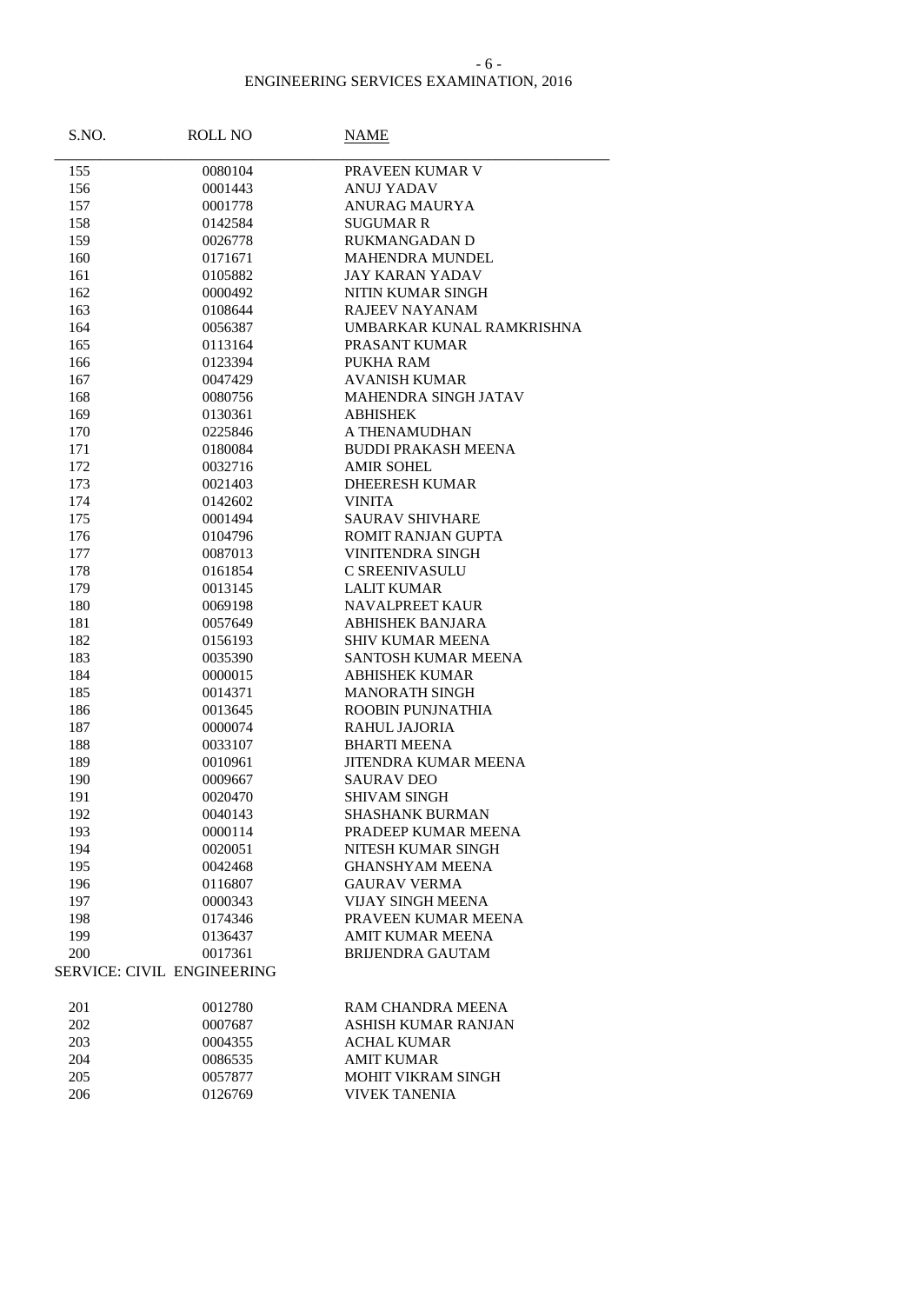#### - 7 -

| S.NO. | ROLL NO | NAME                     |
|-------|---------|--------------------------|
| 207   | 0011051 | LALIT MOHAN MEENA        |
| 208   | 0134978 | ABHIK DUTTA              |
| 209   | 0013032 | VIVEKANAND THAGRIA       |
| 210   | 0028535 | <b>SUNIL KUMAR MEENA</b> |
| 211   | 0145143 | DINESH KUMAR MEENA       |
| 212   | 0040011 | AKASH CHANDRA            |
| 213   | 0026063 | MAHENDRA KUMAR MEENA     |
| 214   | 0110154 | <b>SACHIN KUMAR ARYA</b> |
| 215   | 0008083 | SUNNY YADAV              |
| 216   | 0194374 | <b>SUMAN JEE</b>         |
| 217   | 0007228 | SAURABH SINGH            |
| 218   | 0065638 | <b>SONU KUMAR</b>        |
| 219   | 0221970 | KHAN HAFIZUR REHMAN      |
| 220   | 0181625 | RAJENDRA KUMAR           |
| 221   | 0002916 | <b>ALOK OJHA</b>         |
| 222   | 0172561 | AKHILESH KUMAR VERMA     |
| 223   | 0102865 | <b>DUSHMANTA MEHER</b>   |
| 224   | 0028819 | ANKIT KUMAR SHUKLA       |
| 225   | 0034032 | <b>AJAY KUMAR</b>        |
|       |         |                          |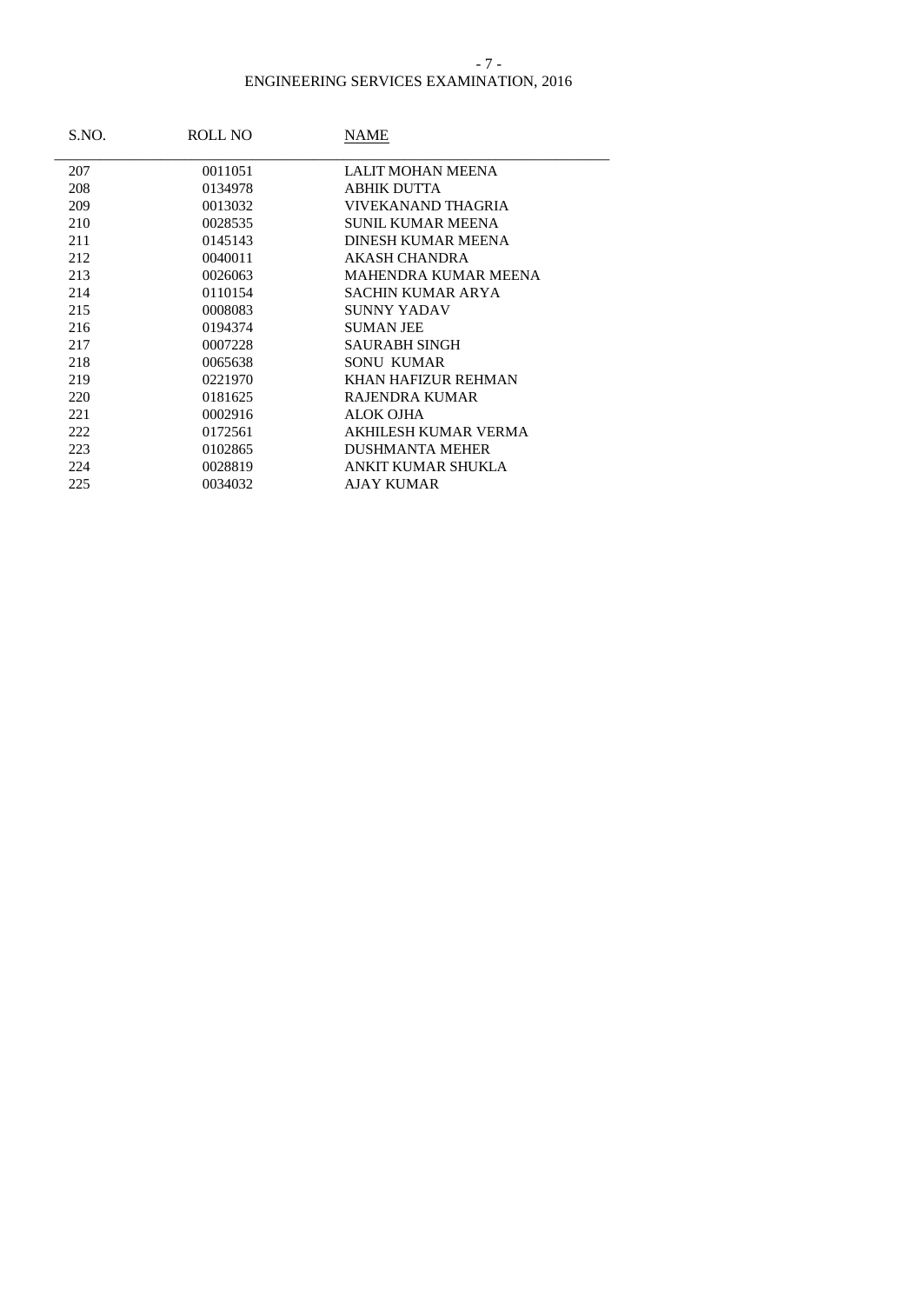### ENGINEERING SERVICES EXAMINATION, 2016 - 8 -

| S.NO.                   | ROLL NO                         | NAME                           |
|-------------------------|---------------------------------|--------------------------------|
|                         | SERVICE: MECHANICAL ENGINEERING |                                |
| 1                       | 0097105                         | MOHAMMAD IDUL AHMED            |
| $\overline{c}$          | 0045050                         | <b>GAUSH ALAM</b>              |
| $\overline{\mathbf{3}}$ | 0238899                         | <b>CHIRAG SRIVASTAV</b>        |
| $\overline{4}$          | 0043401                         | <b>TARANJOT SINGH</b>          |
| 5                       | 0029660                         | DEEPAK VIJAY                   |
| 6                       | 0072553                         | <b>DHEERAJ KUMAR</b>           |
| $\boldsymbol{7}$        | 0095530                         | <b>TARUN KUMAR</b>             |
| 8                       | 0061842                         | <b>J G M V PRAMOD</b>          |
| 9                       | 0024123                         | <b>GAURAV KANT</b>             |
| 10                      | 0001227                         | <b>JIVITESH ANAND</b>          |
| 11                      | 0120908                         | AVIRAJ ARVIND INGALE           |
| 12                      | 0007928                         | <b>SACHIN JAIN</b>             |
| 13                      | 0047774                         | KHILENDRA SINGH CHAUHAN        |
| 14                      | 0015363                         | <b>VINAY KUMAR</b>             |
| 15                      | 0040033                         | <b>ADARSH GUPTA</b>            |
| 16                      | 0084835                         | <b>TARUN MALIK</b>             |
| 17                      | 0045244                         | SAMARTH AGRAWAL                |
| 18                      | 0053015                         | ROOPAK TIWARI                  |
| 19                      | 0000818                         | UTKARSHA                       |
| 20                      | 0176090                         | <b>DJASWANT KUMAR</b>          |
| 21                      | 0045261                         | <b>SAGAR GOEL</b>              |
| 22                      | 0075153                         | <b>PEEYUSH</b>                 |
| 23                      | 0009261                         | <b>AMARJEET KUMAR</b>          |
| 24                      | 0001659                         | <b>SUJAY YADAV</b>             |
| 25                      | 0003381                         | PANKAJ KUMAR                   |
| 26                      | 0039064                         | <b>MANISH KUMAR</b>            |
| 27                      | 0078542                         | RAMESH KUMAR HINDALA           |
| 28                      | 0104390                         | <b>AMANDEEP SHARMA</b>         |
| 29                      | 0128824                         | VIPIN CHANDRA RAI              |
| 30                      | 0079845                         | <b>ANOOP KUMAR</b>             |
| 31                      | 0188935                         | <b>SARTHAK PATWAL</b>          |
| 32                      | 0080887                         | RAUNAK SRIVASTAVA              |
| 33                      | 0074586                         | WAGHULDE MAYUR ANIL            |
| 34                      | 0162484                         | PRITESH SHUKLA                 |
| 35                      | 0073101                         | SAURABH MALVIYA                |
| 36                      | 0024916                         | AVINASH SHANKAR                |
| 37                      | 0200428                         | <b>JIWAN DEVASHISH BENIWAL</b> |
| 38                      | 0093156                         | PRAKHAR MISHRA                 |
| 39                      | 0116854                         | <b>GOUTAM SHARMA</b>           |
| 40                      | 0002725                         | <b>ANIL KUMAR</b>              |
| 41                      | 0074597                         | <b>SAI CHAND S</b>             |
| 42                      | 0039777                         | <b>GURPINDER SINGH</b>         |
| 43                      | 0134261                         | <b>M DURGA VINOD BABU</b>      |
| 44                      | 0073928                         | <b>MUNISH KANNA</b>            |
| 45                      | 0001955                         | <b>GAURAV SHUKLA</b>           |
| 46                      | 0231549                         | <b>SHRUTI SHARMA</b>           |
| 47                      | 0252058                         | <b>SYED ALI</b>                |
| 48                      | 0115257                         | <b>VINEET KUMAR</b>            |
| 49                      | 0005820                         | <b>LAVEENA RASTOGI</b>         |
| 50                      | 0069133                         | VADREVU V S M SAI GANESH       |
|                         | SERVICE MECHANICAL ENGINEERING  |                                |

SERVICE: MECHANICAL ENGINEERING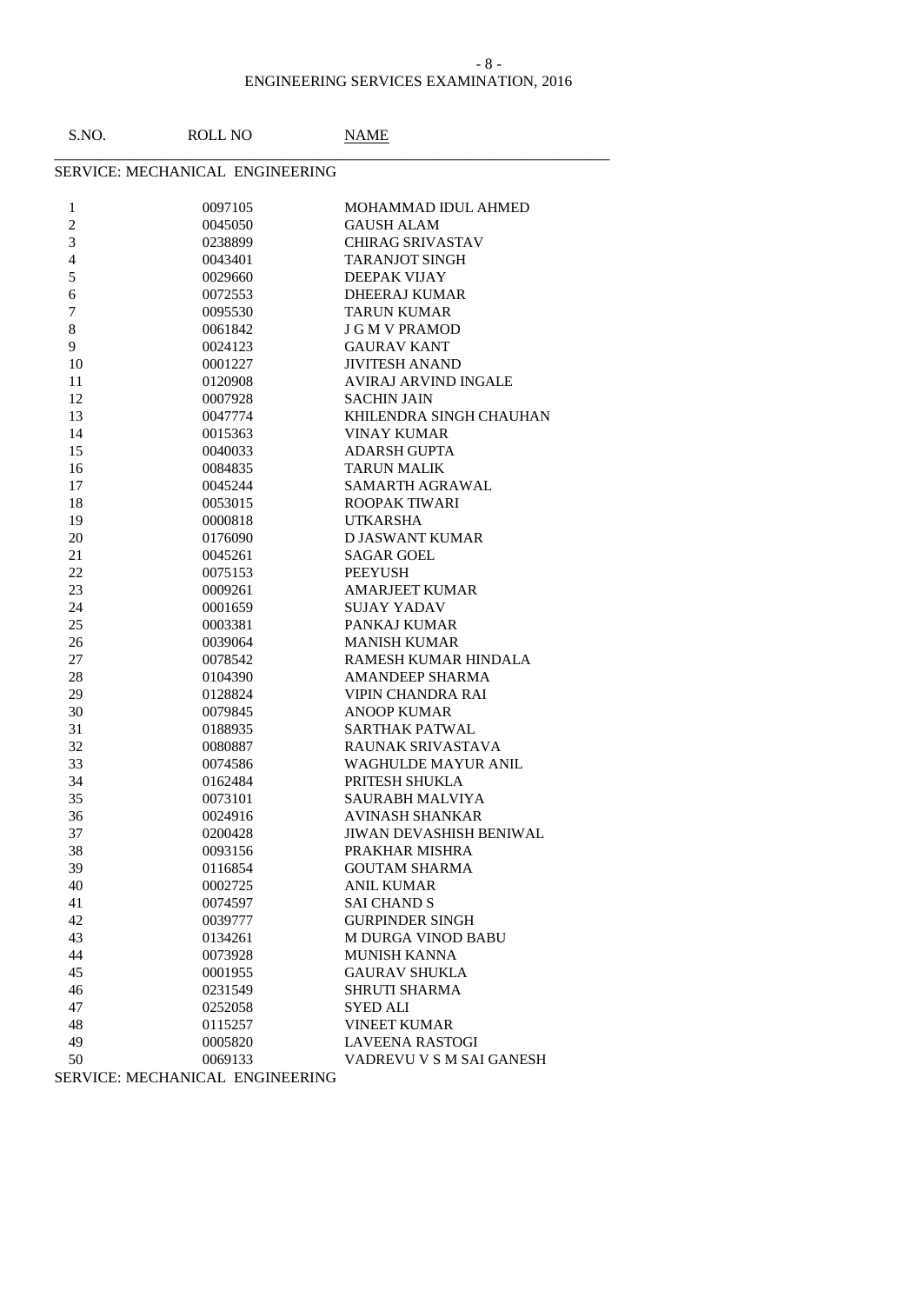#### - 9 -

| S.NO. | <b>ROLL NO</b>                  | NAME                        |
|-------|---------------------------------|-----------------------------|
| 51    | 0010581                         | ANKUR SINGH CHAUHAN         |
| 52    | 0136864                         | PANKAJ KUMAR SHARMA         |
| 53    | 0086600                         | SHUBHAM AGGARWAL            |
| 54    | 0013808                         | <b>ADARSH KUMAR</b>         |
| 55    | 0096408                         | <b>ARVIND KUMAR</b>         |
| 56    | 0051460                         | <b>SACHIN TYAGI</b>         |
| 57    | 0005790                         | <b>ANKIT GOYEL</b>          |
| 58    | 0115253                         | TANMAY JAISWAL              |
| 59    | 0084017                         | <b>NITISH KUMAR</b>         |
| 60    | 0043587                         | PARAM MITRA                 |
| 61    | 0001368                         | KORE PRAVINKUMAR SURYAKANT  |
| 62    | 0115559                         | <b>ANSHUL TIWARI</b>        |
| 63    | 0012033                         | <b>NIMIT AGRAWAL</b>        |
| 64    | 0041970                         | <b>JASMEET SINGH</b>        |
| 65    | 0015739                         | <b>NEERAJ KUMAR</b>         |
| 66    | 0000548                         | <b>KARTIK LOHANI</b>        |
| 67    | 0080778                         | <b>D VIKAS</b>              |
| 68    | 0034134                         | <b>VIRENDRA KUMAR</b>       |
| 69    | 0039617                         | <b>BALDEEP SINGH SANDHU</b> |
| 70    | 0088806                         | <b>SUMANT KUMAR</b>         |
| 71    | 0073884                         | <b>SURYANK GUPTA</b>        |
| 72    | 0011998                         | <b>ASHISH LAWANIA</b>       |
| 73    | 0010297                         | <b>JATIN SHARMA</b>         |
| 74    | 0061747                         | RAHUL KUMAR MISHRA          |
| 75    | 0249498                         | <b>ANUBHAW MISHRA</b>       |
| 76    | 0000720                         | <b>GAURAV DIXIT</b>         |
| 77    | 0004586                         | <b>DINESH CHANDRA VERMA</b> |
| 78    | 0060059                         | PIYUSH KUMAR SHUKLA         |
| 79    | 0007060                         | <b>NITIN KUMAR</b>          |
| 80    | 0007257                         | <b>SUMAN SHARMA</b>         |
| 81    | 0018149                         | PATIL SHAHAJI SADASHIV      |
| 82    | 0217270                         | ANINDITA GOSWAMI            |
| 83    | 0106822                         | RAO UTSAV DIPAKBHAI         |
| 84    | 0048596                         | <b>AKSHAY JAIN</b>          |
| 85    | 0119902                         | ROHIT KHANNA                |
| 86    | 0187298                         | <b>ADITYA KUMAR</b>         |
| 87    | 0182794                         | <b>AMIT</b>                 |
| 88    | 0013727                         | <b>SOURABH KUMAR</b>        |
| 89    | 0017663                         | NISAMUDHIN K M              |
| 90    | 0067571                         | <b>MAHESH GADAKARI</b>      |
| 91    | 0019550                         | <b>MANISH VERMA</b>         |
| 92    | 0043768                         | <b>BRAJESH KUMAR</b>        |
| 93    | 0213502                         | <b>GAUTAM KUMAR</b>         |
| 94    | 0023247                         | <b>LAV DHAKAD</b>           |
| 95    | 0082523                         | <b>RAHUL KUMAR</b>          |
| 96    | 0010884                         | PATIL AMEY KAMALAKAR        |
| 97    | 0257832                         | <b>ABHISHEK PAL</b>         |
| 98    | 0019270                         | GHORMADE SAGAR VIKASRAO     |
| 99    | 0130914                         | ANURAG JAISWAL              |
| 100   | 0007902                         | WASU AKSHAYKUMAR SHANKAR    |
|       | SERVICE: MECHANICAL ENGINEERING |                             |
|       |                                 |                             |
|       |                                 |                             |

| <b>101</b> | 0151468 | PRASHANT KUMAR           |
|------------|---------|--------------------------|
| 102        | 0017969 | <b>MD SHABBIR AKHTAR</b> |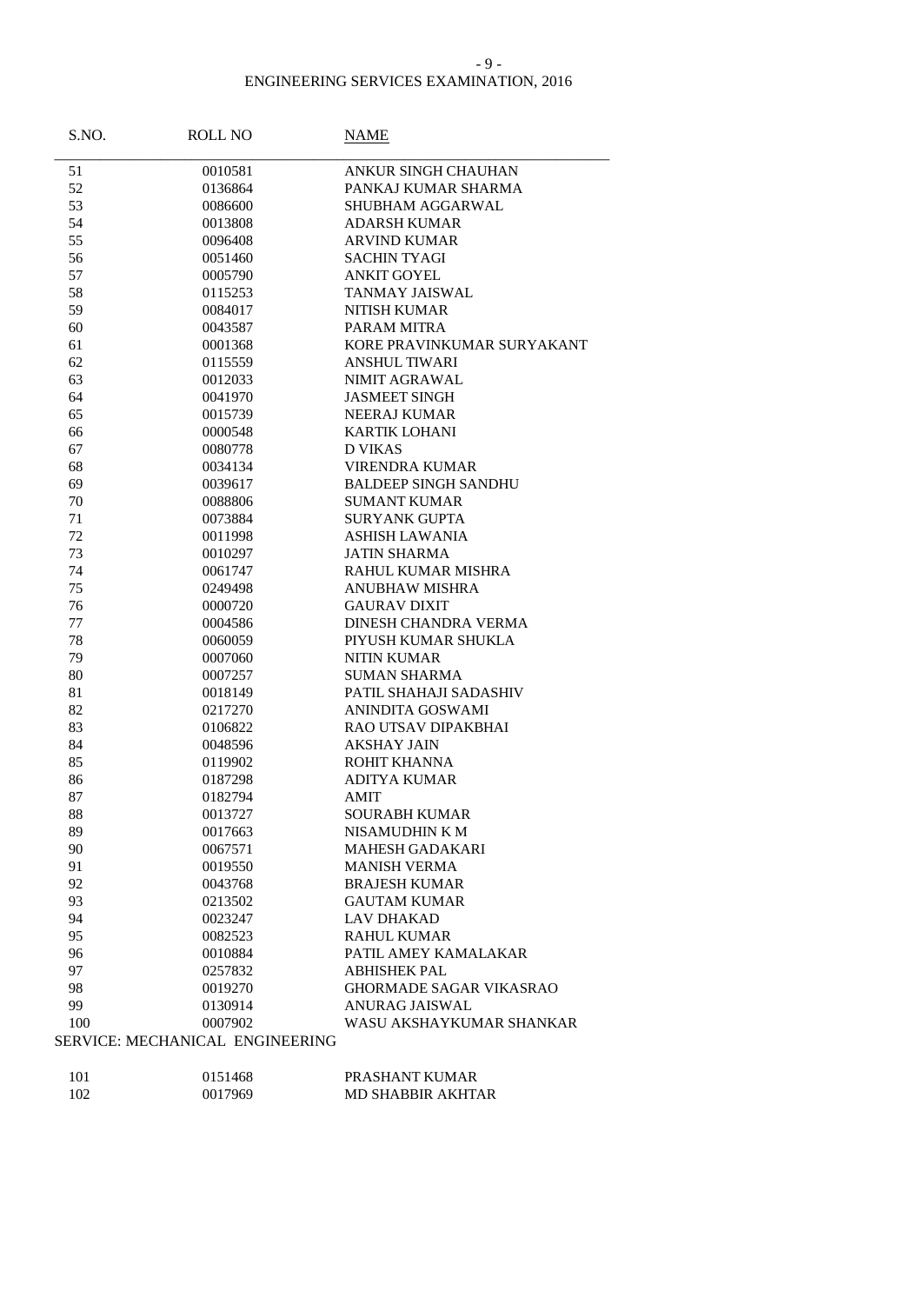#### - 10 -

| S.NO. | <b>ROLL NO</b>                  | NAME                            |
|-------|---------------------------------|---------------------------------|
| 103   | 0043050                         | <b>VIVEK SINGH</b>              |
| 104   | 0043161                         | <b>GADHAVE PANKAJ PARASHRAM</b> |
| 105   | 0003066                         | RAHUL VERMA                     |
| 106   | 0092333                         | <b>ARPIT KUMAR</b>              |
| 107   | 0029966                         | PANCHALWAR KUNAL RAJENDRA       |
| 108   | 0003685                         | PULIDINDI SIDDHARDHA MANIKUMAR  |
| 109   | 0137072                         | ROHIT KATIYAR                   |
| 110   | 0181649                         | <b>RAMESH KUMAR</b>             |
| 111   | 0030399                         | <b>SESHADEV PRADHAN</b>         |
| 112   | 0183848                         | <b>KULDEEP KUMAR</b>            |
| 113   | 0022797                         | <b>ARVIND KUMAR</b>             |
| 114   | 0085300                         | <b>ROHIT SINGH</b>              |
| 115   | 0007788                         | PAWAN KUMAR                     |
| 116   | 0102141                         | NITIN CHOUDHARY                 |
| 117   | 0097173                         | <b>RAHUL MEENA</b>              |
| 118   | 0172721                         | <b>MUKESH KUMAR</b>             |
| 119   | 0049723                         | <b>VISHAL</b>                   |
| 120   | 0033354                         | UMA SHANKAR BARNAWAL            |
| 121   | 0114592                         | PURI VIJAY RAJENDRA             |
| 122   | 0007498                         | <b>SANDEEP KUMAR</b>            |
| 123   | 0007677                         | ARUN KUMAR DEWANGAN             |
| 124   | 0004320                         | <b>PRATEEK</b>                  |
| 125   | 0071543                         | <b>SMRITI YADAV</b>             |
| 126   | 0005121                         | <b>VIVEK KUMAR</b>              |
| 127   | 0031362                         | <b>ASHUTOSH SINGH</b>           |
| 128   | 0037609                         | DEEPENDRA JEWARIA               |
| 129   | 0192704                         | <b>SWAPNIL PATIL</b>            |
| 130   | 0001634                         | <b>MRIDUL SARKAR</b>            |
| 131   | 0005825                         | <b>RAHUL RAJPAL SINGH</b>       |
| 132   | 0106961                         | <b>SACHIN KUMAR</b>             |
| 133   | 0047593                         | <b>VINAY KUMAR</b>              |
| 134   | 0098420                         | SUDARSHAN BHARDWAJ              |
| 135   | 0102698                         | <b>ASHISH KUMAR</b>             |
| 136   | 0133580                         | <b>ANMOL UKEY</b>               |
| 137   | 0018553                         | PUNEET DHIMAN                   |
| 138   | 0008747                         | VIRWAL VIKAS ROSHANLAL          |
| 139   | 0082244                         | ANIL KATARIYA                   |
| 140   | 0118894                         | PRAMOD RAUT                     |
| 141   | 0008081                         | <b>VIKAS</b>                    |
| 142   | 0027798                         | RAM BIHARI MEENA                |
| 143   | 0019120                         | <b>VINAY PRABHAKER</b>          |
| 144   | 0102031                         | DIBYAJYOTI SETHI                |
| 145   | 0207091                         | <b>SUDHIR KUMAR</b>             |
| 146   | 0042172                         | SHIKHA KALYAN                   |
| 147   | 0204417                         | <b>MANISH ARYA</b>              |
| 148   | 0005497                         | MINA NANDLAL BARDURAM           |
| 149   | 0040003                         | <b>GANDI VIVEK KUMAR RAJA</b>   |
| 150   | 0078309                         | <b>VIVEK MILIND WASNIK</b>      |
|       | SERVICE: MECHANICAL ENGINEERING |                                 |
| 151   | 0042397                         | NEELESH KUMAR BHALAVI           |
| 152   | 0017516                         | <b>NAVEEN KASHYAP</b>           |
| 153   | 0087514                         | <b>ANIL KUMAR</b>               |
| 154   | 0009987                         | MANOJ KUMAR MEENA               |
|       |                                 |                                 |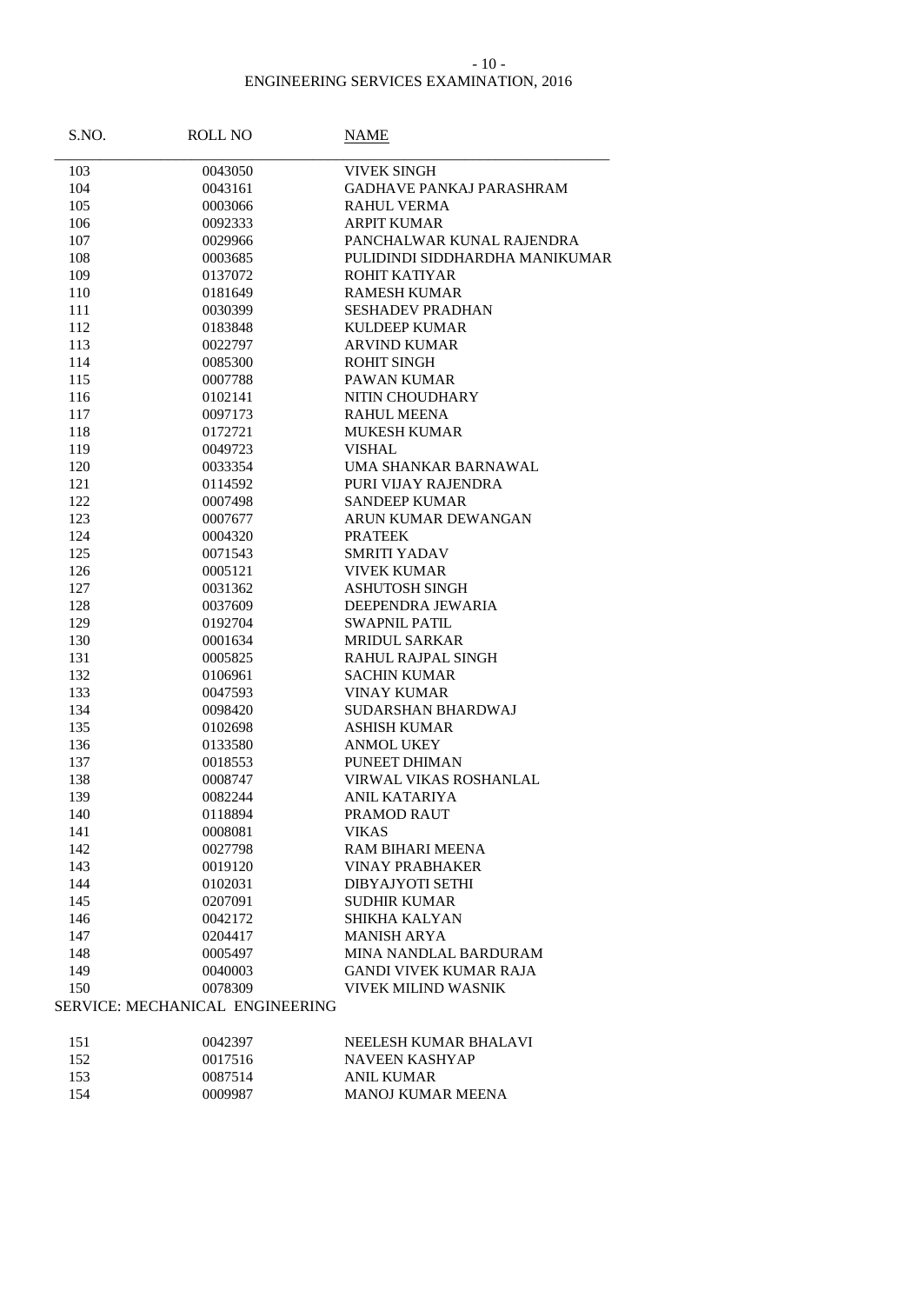### - 11 -

| S.NO. | <b>ROLL NO</b> | NAME                          |
|-------|----------------|-------------------------------|
| 155   | 0077043        | RAVINDRA KUMAR MEENA          |
| 156   | 0022151        | <b>ARVIND KUMAR</b>           |
| 157   | 0007203        | <b>ANSHUL KUMAR</b>           |
| 158   | 0093069        | KAPIL KUMAR XALXO             |
| 159   | 0009003        | RAHUL LOKHANDE                |
| 160   | 0007520        | <b>DILIP KUMAR</b>            |
| 161   | 0216083        | DEEPAK KUMAR MISHRA           |
| 162   | 0163073        | SUNNY GUPTA                   |
| 163   | 0117269        | <b>SUNIL KUMAR MEENA</b>      |
| 164   | 0037917        | <b>HARGOVIND MEENA</b>        |
| 165   | 0175671        | <b>AJAY DEVEDWAL</b>          |
| 166   | 0115886        | DAVANDE ABHISHEK PRADIP       |
| 167   | 0057565        | <b>ABHISHEK KUMAR SINGH</b>   |
| 168   | 0021194        | UPPULURI SATYA SRI PRANAV     |
| 169   | 0139687        | SIDDHANT VERMA                |
| 170   | 0003859        | <b>SUNIL KUMAR SINGH</b>      |
| 171   | 0051509        | DHANANJAY KUMAR PANDEY        |
| 172   | 0005905        | <b>JUGAL KISHOR</b>           |
| 173   | 0023342        | <b>DEVANSH JAUHARI</b>        |
| 174   | 0174511        | V VENKATA SAI SESHAGIRI RAO   |
| 175   | 0238413        | <b>BLIOY DAS</b>              |
| 176   | 0073011        | PAWAN KUMAR VERMA             |
| 177   | 0253792        | <b>SANDEEP KUMAR</b>          |
| 178   | 0108618        | <b>JADHAV RUPESH MOHANRAO</b> |
| 179   | 0181869        | <b>MADHUP KUMAR TRIPATHI</b>  |
|       |                |                               |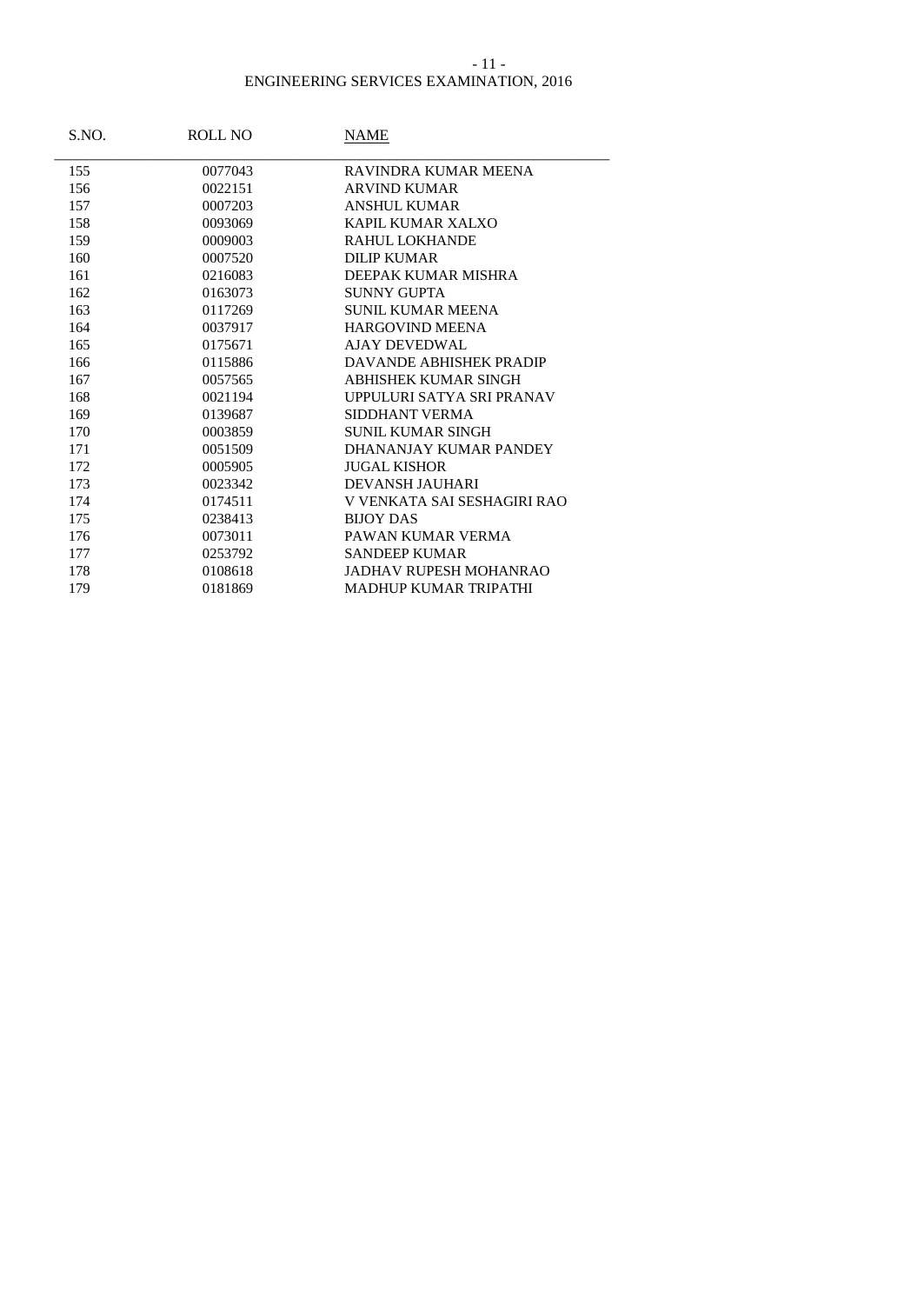### ENGINEERING SERVICES EXAMINATION, 2016 - 12 -

| S.NO.          | <b>ROLL NO</b>                  | NAME                          |
|----------------|---------------------------------|-------------------------------|
|                | SERVICE: ELECTRICAL ENGINEERING |                               |
| $\mathbf{1}$   | 0065051                         | <b>GAURAV</b>                 |
| $\overline{c}$ | 0107174                         | <b>BHALLAMUDI VENKATESH</b>   |
| 3              | 0080786                         | TANUJ KUMAR SHARMA            |
| 4              | 0008464                         | VARSHA SHUKLA                 |
| 5              | 0007246                         | <b>ASHISH VERMA</b>           |
| 6              | 0086241                         | <b>MUFEED KHAN</b>            |
| 7              | 0064594                         | SHYAM JI DUBEY                |
| $8\,$          | 0172923                         | <b>SK TAUSHIFUR REHMAN</b>    |
| 9              | 0005493                         | <b>ARVIND BISWAL</b>          |
| 10             | 0018070                         | <b>GAURAV TYAGI</b>           |
| 11             | 0020361                         | <b>DILEEP MISHRA</b>          |
| 12             | 0095179                         | POOJA AGARWAL                 |
| 13             | 0139410                         | <b>ANSHUL BANSAL</b>          |
| 14             | 0006612                         | <b>ANKIT PANDEY</b>           |
| 15             | 0007318                         | <b>VINIT KUMAR GUPTA</b>      |
| 16             | 0005509                         | <b>VINAY KUMAR MIRREY</b>     |
| 17             | 0002673                         | YOGESH YADAV                  |
| 18             | 0011293                         | <b>GADRE BALAJI KAMALAKAR</b> |
| 19             | 0090422                         | <b>GALIF AFTABUL MAMOOD</b>   |
| 20             | 0057707                         | <b>DEEPANSHU SINGH</b>        |
| 21             | 0025687                         | <b>AKHIL MATTU</b>            |
| 22             | 0148633                         | <b>MOHD AARISH SHAHEEN</b>    |
| 23             | 0071107                         | PADDALAPU BHARGAV             |
| 24             | 0192705                         | <b>ABHISHEK MISHRA</b>        |
| 25             | 0082390                         | <b>NAINAR GURUSRINIVAS</b>    |
| 26             | 0126391                         | ARNAB DAS                     |
| 27             | 0197205                         | <b>STUTI ARYA</b>             |
| 28             | 0073364                         | SAURABH PATAIRIYA             |
| 29             | 0077411                         | <b>ENDLURI CHANDU</b>         |
| 30             | 0029183                         | <b>SONALI BATTA</b>           |
| 31             | 0065072                         | RUCHI CHAUDHARY               |
| 32             | 0007816                         | <b>RAUSHAN KUMAR</b>          |
| 33             | 0137811                         | <b>MANISH SHARMA</b>          |
| 34             | 0027388                         | <b>RUPEET KAUR</b>            |
| 35             | 0074868                         | SANGALA UDAY KIRAN REDDY      |
| 36             | 0041201                         | <b>AMIT KUMAR</b>             |
| 37             | 0002909                         | SOMA SEKHAR APPARAO KOTARU    |
| 38             | 0159518                         | <b>VIDYA</b>                  |
| 39             | 0005131                         | <b>ANKIT GOYAL</b>            |
| 40             | 0065054                         | <b>KUMAR ARCHIT</b>           |
| 41             | 0034247                         | KOLLA RAJESH KRISHNA          |
| 42             | 0142956                         | <b>AMIT KUMAR SINGH</b>       |
| 43             | 0094447                         | <b>GARIMA SINGH</b>           |
| 44             | 0013836                         | Y RAVI TEJA                   |
| 45             | 0086716                         | <b>SHASHIKUMAR GURIJALA</b>   |
| 46             | 0056045                         | <b>MAYANK SHARMA</b>          |
| 47             | 0109495                         | <b>MAINAK ROY</b>             |
| 48             | 0087202                         | <b>VIPUL KUMAR</b>            |
| 49             | 0041298                         | <b>JEEVESH NANDAN</b>         |
| 50             | 0010927                         | BEHARA SRAVAN KUMAR           |
|                |                                 |                               |

SERVICE: ELECTRICAL ENGINEERING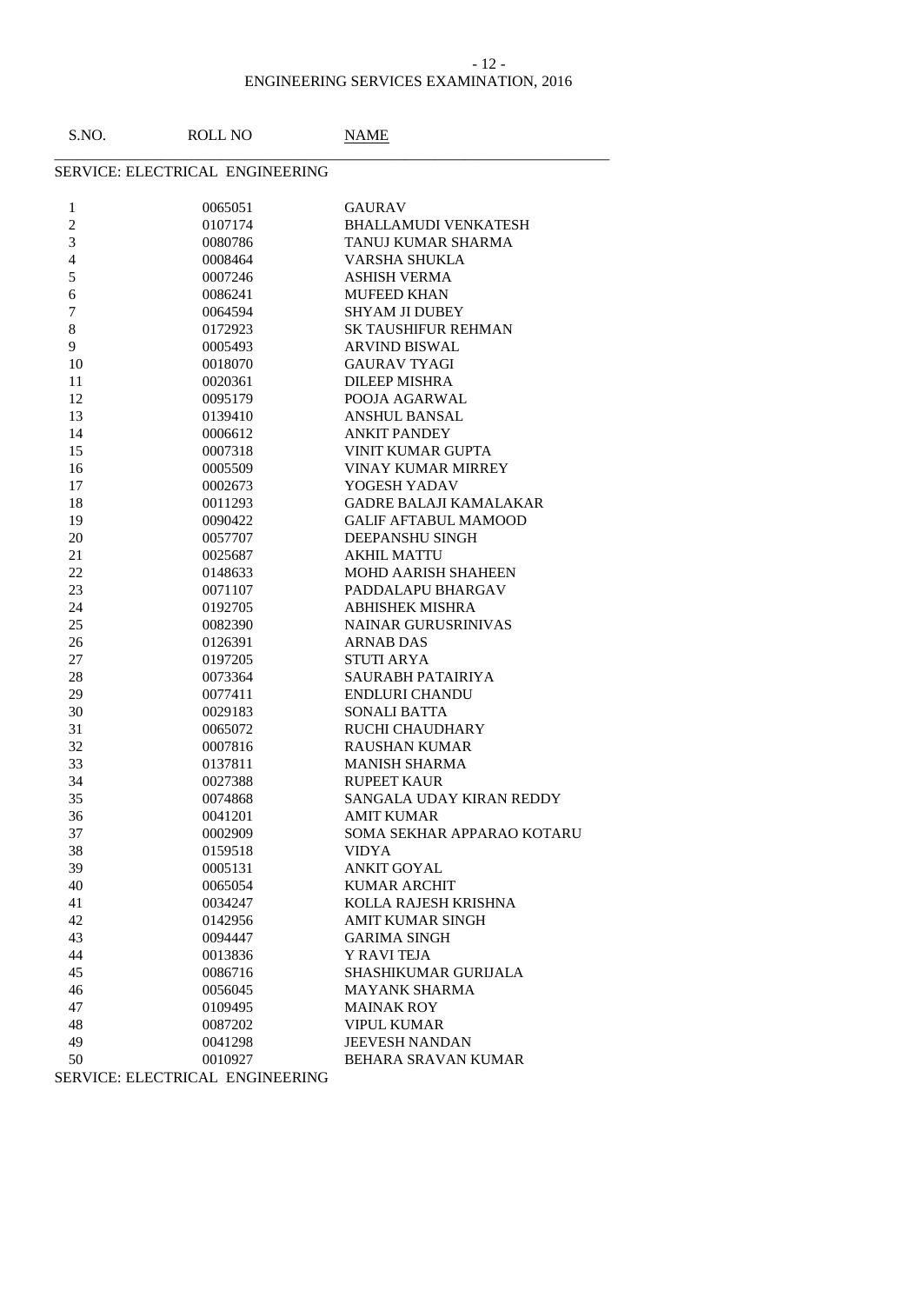### - 13 -

| S.NO. | <b>ROLL NO</b>                  | NAME                          |
|-------|---------------------------------|-------------------------------|
| 51    | 0106304                         | <b>V S S ANIKETH</b>          |
| 52    | 0017311                         | NITIKA GAJRAJ                 |
| 53    | 0135027                         | <b>MRITYUNJAY VARSHNEY</b>    |
| 54    | 0026505                         | PANDITRAO KAUSHIK RAMAKANT    |
| 55    | 0056606                         | MUKUL KUMAR                   |
| 56    | 0005859                         | <b>PRASHANT</b>               |
| 57    | 0086823                         | <b>KARAN SAREEN</b>           |
| 58    | 0062263                         | KOTTHAPALLY SATISHKUMAR       |
| 59    | 0083969                         | <b>MANISH KUMAR</b>           |
| 60    | 0015086                         | <b>VIKAS TANWAR</b>           |
| 61    | 0012947                         | <b>VIVEK VERMA</b>            |
| 62    | 0055659                         | <b>GOURAV TANTUWAY</b>        |
| 63    | 0010894                         | SONU NIGAM                    |
| 64    | 0184713                         | <b>TUSHAR VERMA</b>           |
| 65    | 0002726                         | <b>SANJESH</b>                |
| 66    | 0029264                         | <b>JAG PRAVESH</b>            |
| 67    | 0076147                         | AJAY KUMAR GUPTA              |
| 68    | 0115100                         | <b>NISHANK PATEL</b>          |
| 69    | 0196866                         | <b>ANKUSH MEENA</b>           |
| 70    | 0103505                         | <b>GAURAV SAGAR</b>           |
| 71    | 0190469                         | <b>RAVINDER PAL</b>           |
| 72    | 0106502                         | KULDEEP YADAV                 |
| 73    | 0072849                         | PRADEEP KHATANA               |
| 74    | 0095139                         | <b>SURAJ KUMAR</b>            |
| 75    | 0056224                         | <b>JITENDRA SONI</b>          |
| 76    | 0008597                         | <b>ROHIT BARUPAL</b>          |
| 77    | 0173549                         | <b>SAGAR KUMAR SINHA</b>      |
| 78    | 0131406                         | <b>TAPAS KUMAR BEHERA</b>     |
| 79    | 0147531                         | <b>DHARMENDRA SONI</b>        |
| 80    | 0117827                         | MEDARI SANTHEKUDLUR RAGHUNATH |
| 81    | 0023269                         | PRASHANT BHAMU                |
| 82    | 0007815                         | CHOPPA AJAY KRISHNA           |
| 83    | 0003530                         | <b>HIMANSHU KATIYAR</b>       |
| 84    | 0075970                         | DINESH KUMAR VERMA            |
| 85    | 0113024                         | <b>SHANTANU SINGH</b>         |
| 86    | 0160232                         | <b>CHEVURU RAVI KUMAR</b>     |
| 87    | 0140648                         | <b>KAVITA MEENA</b>           |
| 88    | 0016281                         | PARAS CHANDOLIA               |
| 89    | 0134066                         | UTKARSH DEV                   |
| 90    | 0087931                         | JITENDRA KUMAR BAWALIA        |
| 91    | 0086790                         | POORAN CHAND                  |
| 92    | 0034532                         | PRADEEP KUMAR                 |
| 93    | 0090468                         | <b>MANISH KUMAR</b>           |
| 94    | 0148201                         | <b>RITA NAGDEVE</b>           |
| 95    | 0054662                         | <b>KOMAL DUPARE</b>           |
| 96    | 0087528                         | DEV KISHAN CHOUHAN            |
| 97    | 0043092                         | <b>SWAPNIL TOLIA</b>          |
| 98    | 0119702                         | VINOD KUMAR MEENA             |
| 99    | 0033301                         | RAJNISH KUMAR MEENA           |
| 100   | 0012857                         | RAJESH KUMAR MEENA            |
|       | SERVICE: ELECTRICAL ENGINEERING |                               |
| 101   | 0014563                         | PRABJYOT SINGH GHAI           |
| 102   | 0055600                         | <b>GAVIDI ANIL KUMAR</b>      |
|       |                                 |                               |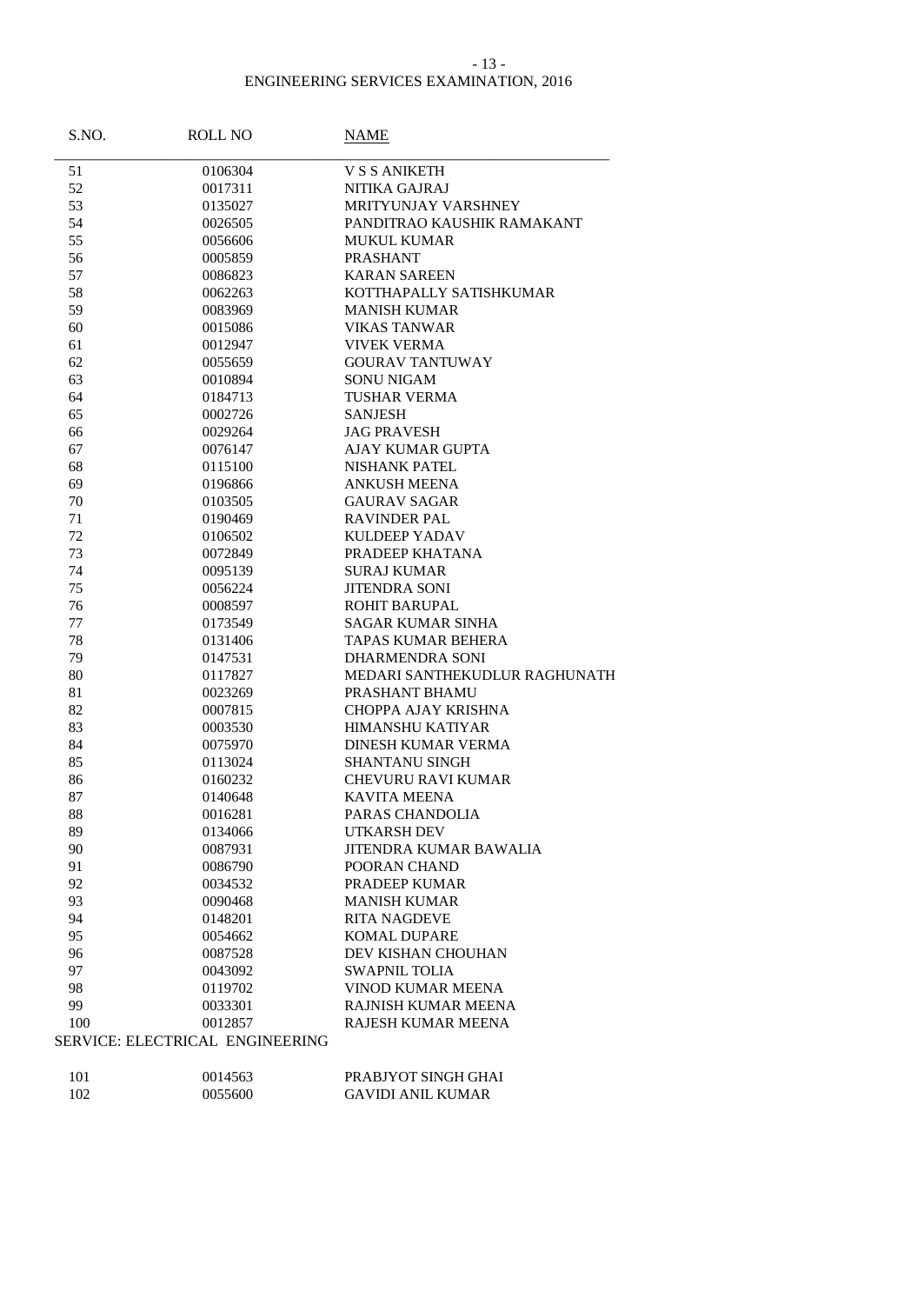### ENGINEERING SERVICES EXAMINATION, 2016 - 14 -

| S.NO. | ROLL NO | NAME.                 |  |
|-------|---------|-----------------------|--|
| 103   | 0156897 | SURENDER KUMAR GORA   |  |
| 104   | 0225613 | SUDHANSU SEKHAR SAHOO |  |
| 105   | 0220155 | <b>RAHUL BOORA</b>    |  |
| 106   | 0081193 | RAJIB DAS             |  |
|       |         |                       |  |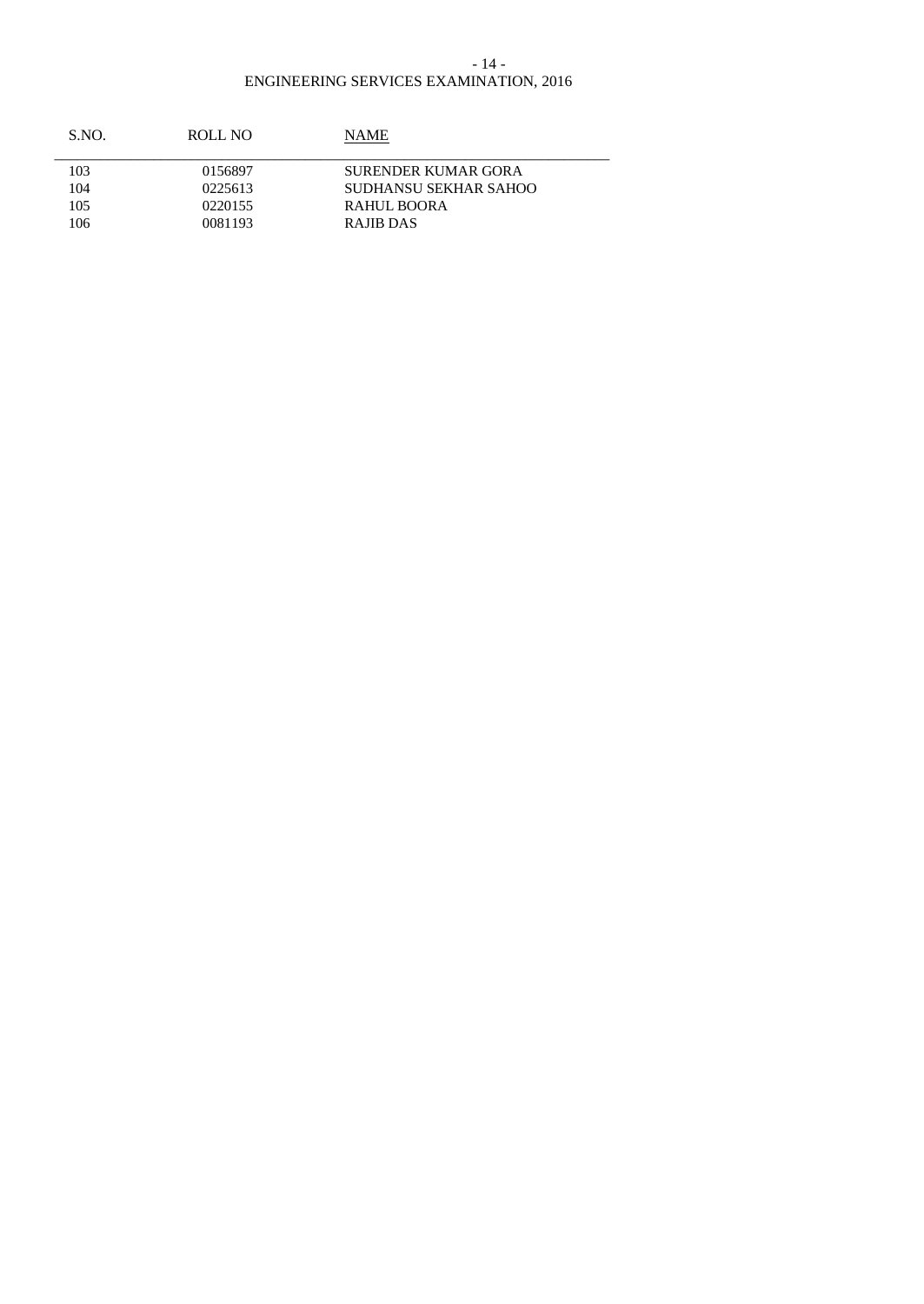#### - 15 -

| S.NO.                    | <b>ROLL NO</b>                               | <b>NAME</b>                |
|--------------------------|----------------------------------------------|----------------------------|
|                          | SERVICE: ELECTRONICS AND TELECOM ENGINEERING |                            |
| $\mathbf{1}$             | 0022134                                      | NAVEEN BHUSHAN SHARMA      |
| $\boldsymbol{2}$         | 0016144                                      | <b>AMIT RAWAT</b>          |
| 3                        | 0153702                                      | ASWATHY SIVANANDAN         |
| $\overline{\mathcal{L}}$ | 0009335                                      | <b>THADURI NAVEEN</b>      |
| $\sqrt{5}$               | 0002099                                      | <b>VINIT RANJAN</b>        |
| 6                        | 0192061                                      | <b>HARSHIT JAIN</b>        |
| 7                        | 0089544                                      | AKASH CHHIKARA             |
| $8\,$                    | 0143618                                      | <b>VIVEK JAIN</b>          |
| 9                        | 0015066                                      | JADUGURLA NARAYANARAO      |
| 10                       | 0045929                                      | PRABHAKAR SINHA            |
| 11                       | 0190166                                      | <b>AJAY NAIN</b>           |
| 12                       | 0003853                                      | AJAY KOTHARI               |
| 13                       | 0128356                                      | <b>ATUL JOSHI</b>          |
| 14                       | 0108819                                      | <b>AYUSH MEHTO</b>         |
| 15                       | 0077501                                      | YOGESH PURI GOSWAMI        |
| 16                       | 0051121                                      | <b>ABHISEK MITRA</b>       |
| 17                       | 0018257                                      | <b>U KARTHIK</b>           |
| 18                       | 0192029                                      | <b>AMIT KUMAR</b>          |
| 19                       | 0073013                                      | <b>KAVITA RANI</b>         |
| 20                       | 0010253                                      | <b>MAYANK GAUR</b>         |
| 21                       | 0037585                                      | <b>DEEPA</b>               |
| 22                       | 0132620                                      | SANDEEP GOYAL              |
| 23                       | 0086920                                      | NIVEDITA TRIPATHI          |
| 24                       | 0175363                                      | <b>ANKIT BHATNAGAR</b>     |
| 25                       | 0022307                                      | <b>MANOJ SINGH</b>         |
| 26                       | 0112360                                      | A ALEX VIKAS               |
| 27                       | 0130537                                      | <b>AMAN CHAWLA</b>         |
| 28                       | 0104045                                      | <b>BHOOMIKA GAUR</b>       |
| 29                       | 0118710                                      | <b>SUMIT SINGH</b>         |
| 30                       | 0197379                                      | <b>SAURAV SAINI</b>        |
| 31                       | 0019750                                      | ANKIT KUMAR SHARMA         |
| 32                       | 0163007                                      | ANIL SINGH PATEL           |
| 33                       | 0052573                                      | <b>SHIVAM RANJAN</b>       |
| 34                       | 0060106                                      | <b>KANIKA GAMBHIR</b>      |
| 35                       | 0021674                                      | NISHANT CHAUDHARY          |
| 36                       | 0102726                                      | <b>HIMALI JAIN</b>         |
| 37                       | 0020236                                      | <b>JYOTI SHARMA</b>        |
| 38                       | 0139222                                      | M GIRISH KUMAR REDDY       |
| 39                       | 0001501                                      | <b>GAURAV PRATAP SINGH</b> |
| 40                       | 0117528                                      | MANOJ KUMAR SATAPATHY      |
| 41                       | 0004536                                      | <b>AKSHAY GARG</b>         |
| 42                       | 0013980                                      | PRATEEK SRIVASTAVA         |
| 43                       | 0007281                                      | <b>UDIT NARAYAN</b>        |
| 44                       | 0089447                                      | ADITYA SINGH PAL           |
| 45                       | 0029630                                      | ADITYA PRAKASH PANDEY      |
| 46                       | 0010981                                      | YADAV NEHA JAIPRAKASH      |
| 47                       | 0053906                                      | VIDYA K A                  |
| 48                       | 0059062                                      | RANGARI VINAY VYANKAT      |
| 49                       | 0002704                                      | <b>GANTA GANESH KUMAR</b>  |
| 50                       | 0021623                                      | YADAV ANKIT SHRIOMPRAKASH  |
|                          | SERVICE: ELECTRONICS AND TELECOM ENGINEERING |                            |
| 51                       | 0097322                                      | SONAM SRIVASTAVA           |